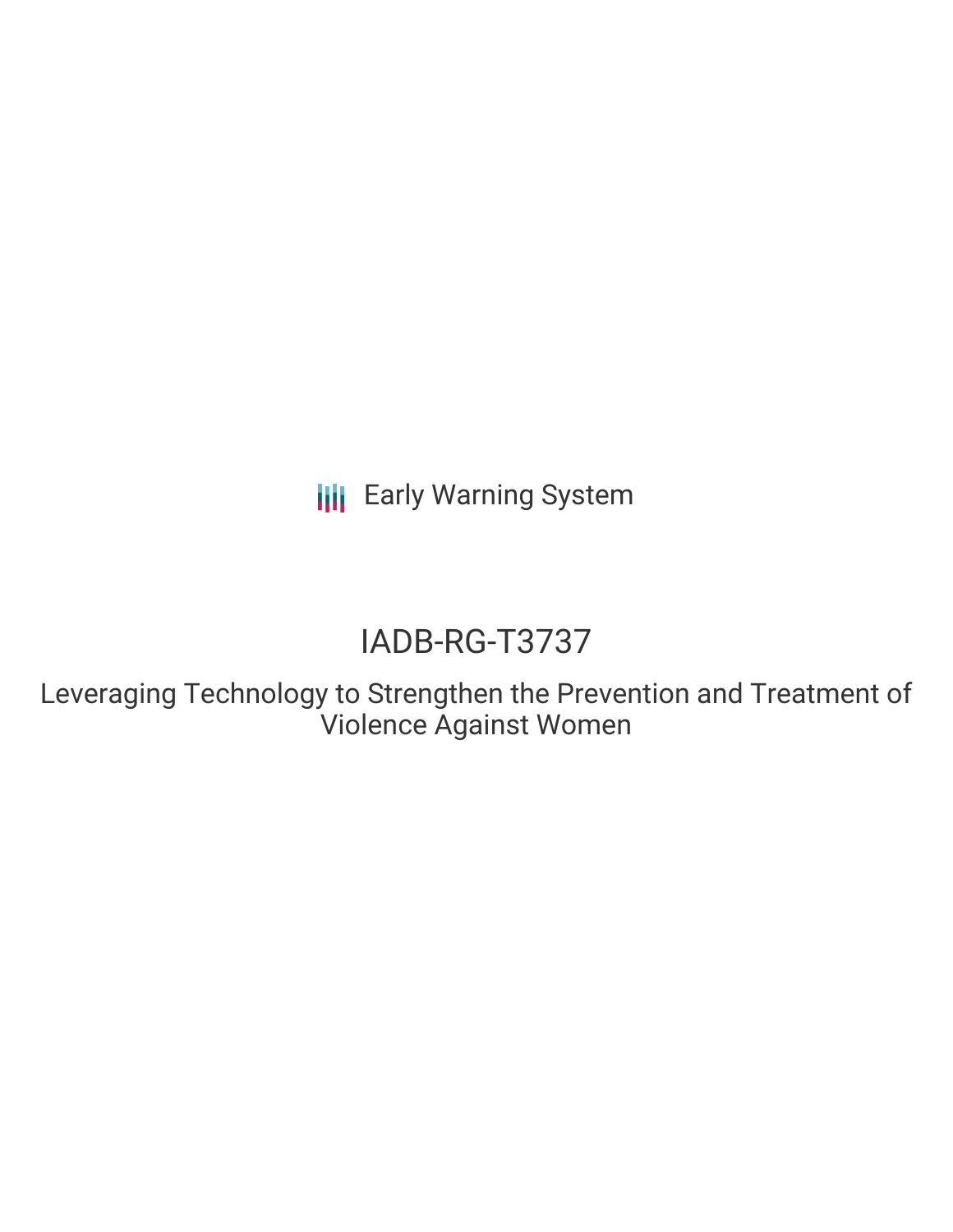

#### **Quick Facts**

| <b>Financial Institutions</b>  | Inter-American Development Bank (IADB)    |
|--------------------------------|-------------------------------------------|
| <b>Status</b>                  | Approved                                  |
| <b>Bank Risk Rating</b>        |                                           |
| <b>Borrower</b>                | Regional                                  |
| <b>Sectors</b>                 | Law and Government, Technical Cooperation |
| <b>Investment Type(s)</b>      | Grant                                     |
| <b>Investment Amount (USD)</b> | \$0.70 million                            |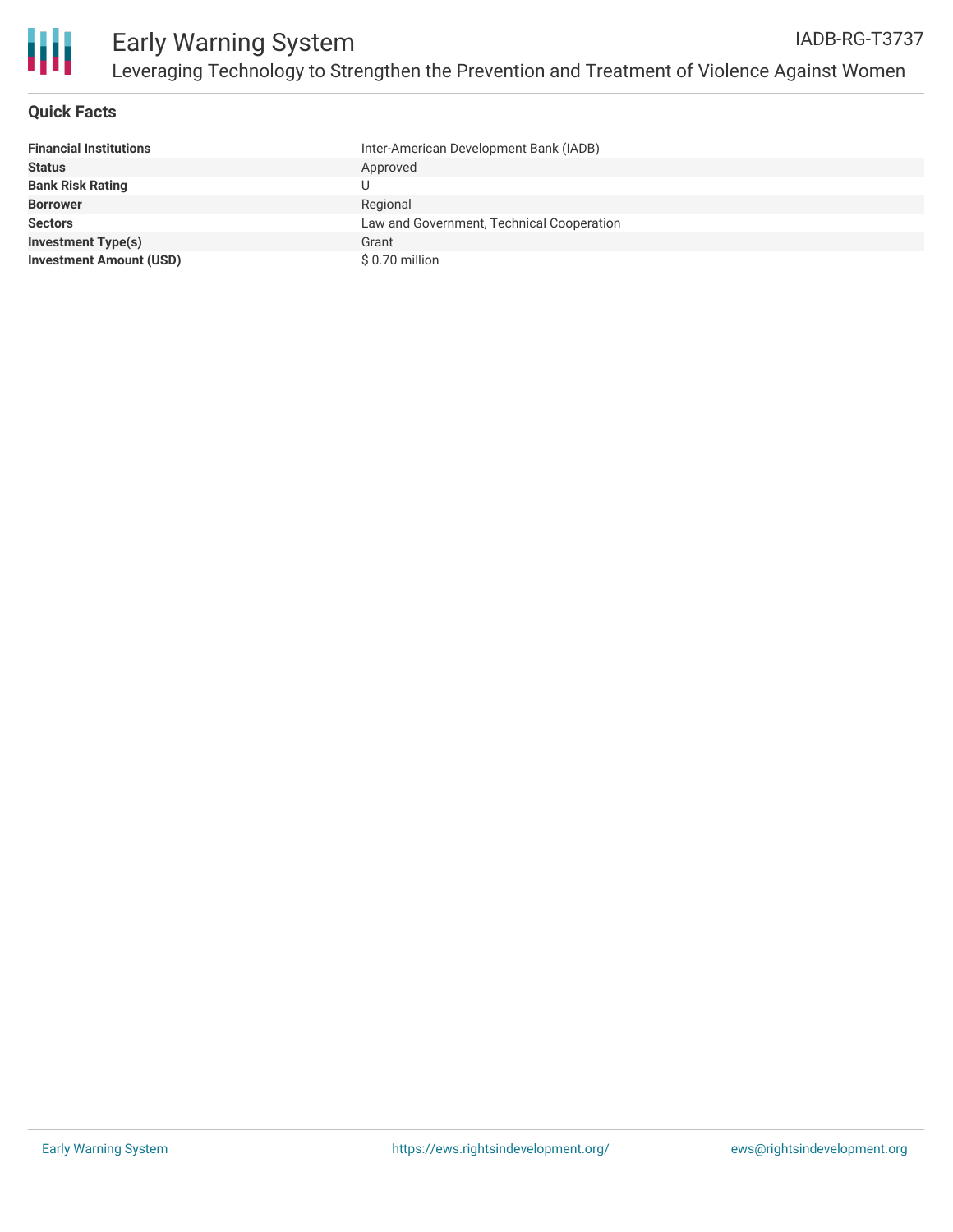

## **Project Description**

The general objective of this TC is to support public agencies in charge of the advancement of women in the promotion and integration of technology innovations to strengthen the prevention and treatment of violence against women in the context of COVID-19.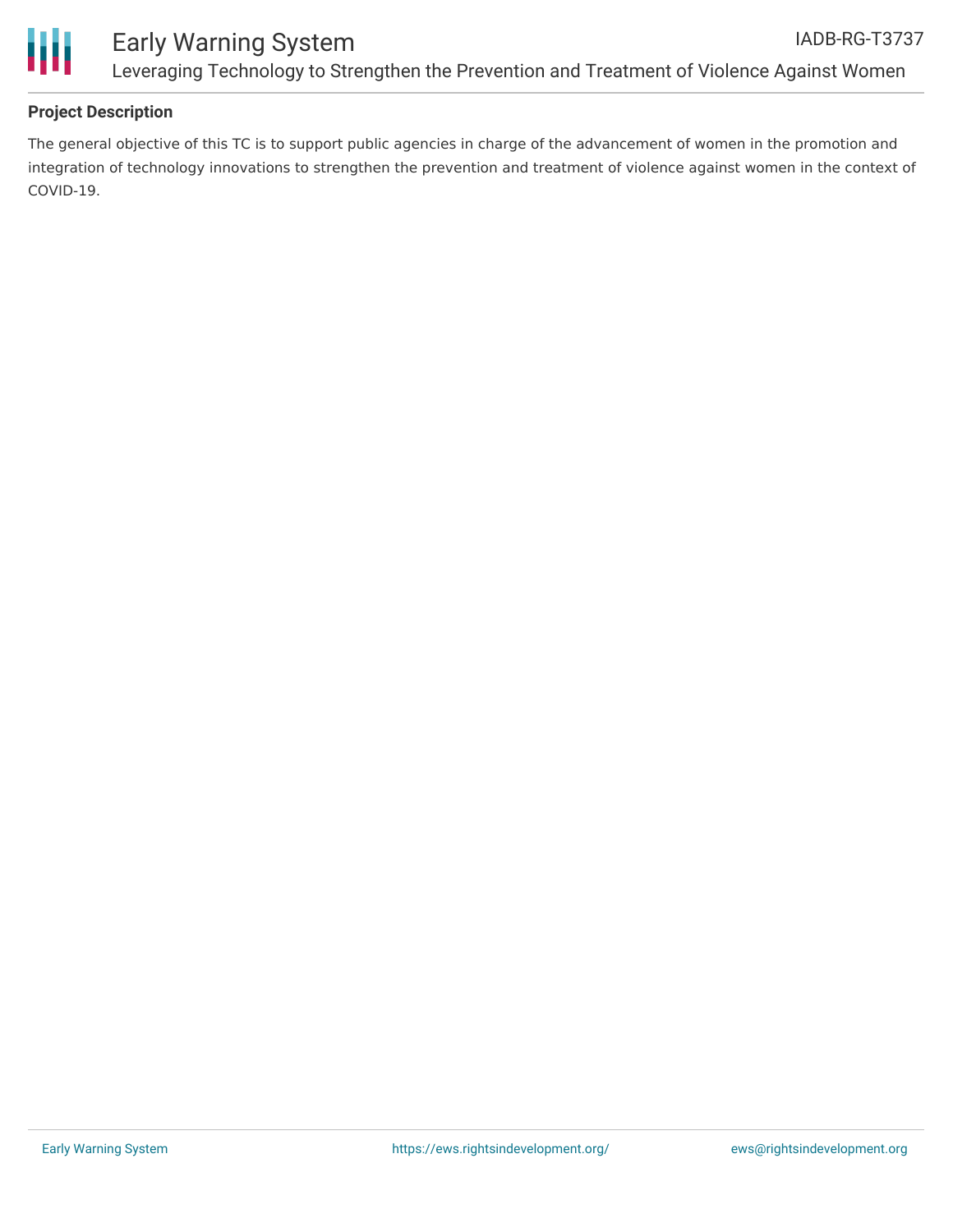

#### **Investment Description**

• Inter-American Development Bank (IADB)